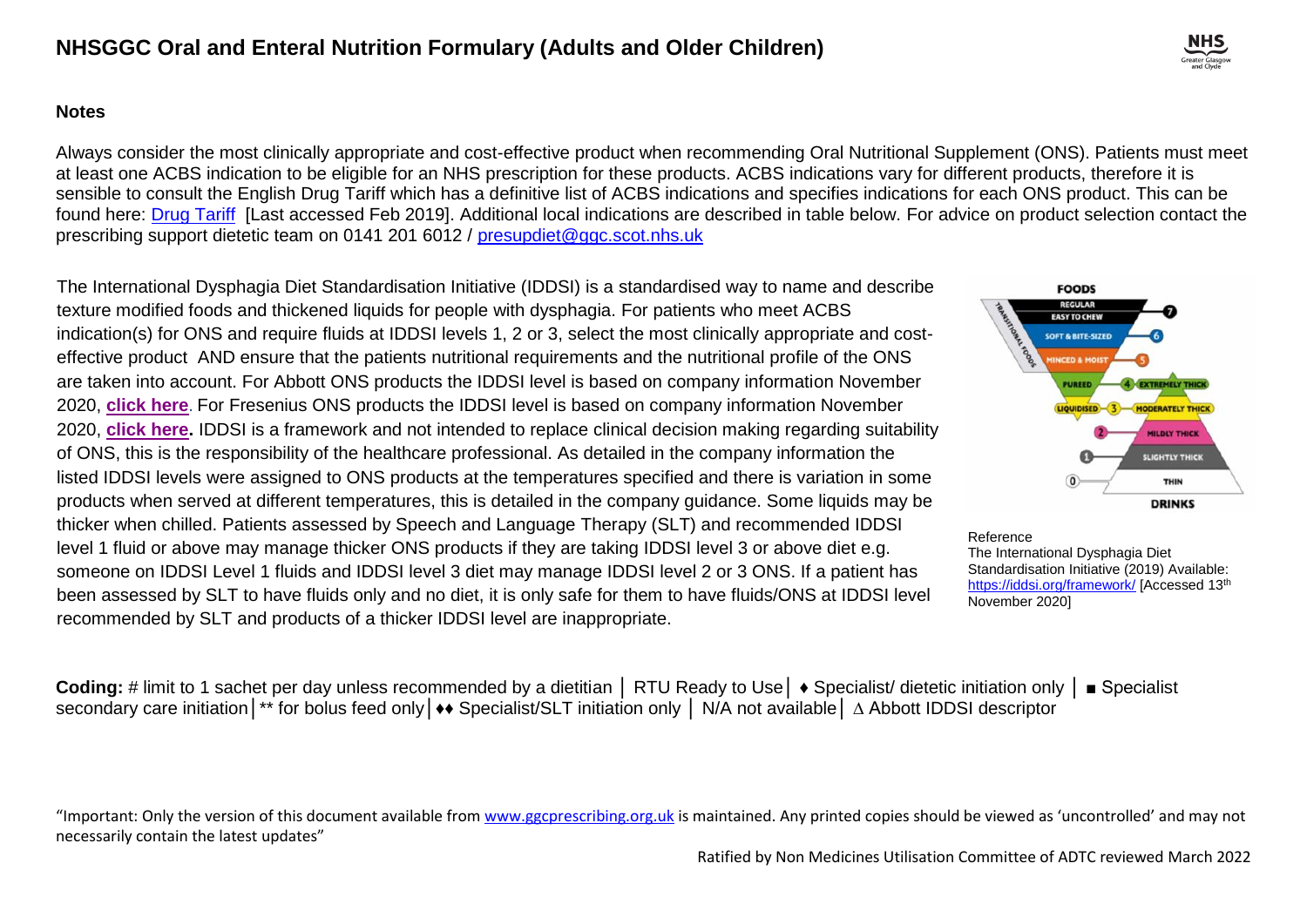| <b>Oral Nutritional Supplements (ONS)</b>               | In addition to ACBS indications                                                                                                                                                                                                                 | <b>Unit</b>               | <b>Kcal</b> | <b>Protein</b>  | <b>IDDSI Level at</b>                     |  |
|---------------------------------------------------------|-------------------------------------------------------------------------------------------------------------------------------------------------------------------------------------------------------------------------------------------------|---------------------------|-------------|-----------------|-------------------------------------------|--|
|                                                         |                                                                                                                                                                                                                                                 |                           |             | (g)             | <b>Warm Room Temp</b>                     |  |
| Preferred List First Line - powdered products           |                                                                                                                                                                                                                                                 |                           |             |                 |                                           |  |
| Ensure <sup>®</sup> Shake #                             | Use unless patient/carer unable to prepare powdered ONS<br>Nutritional values and IDDSI levels based on 200ml whole<br>milk added to 1 sachet<br>Can be constituted with 100ml whole milk (IDDSI guidance<br>available using Abbott link above) | 57g                       | 386         | 17.2            | $0\Delta$                                 |  |
| SLO <sup>®</sup> Milkshake + IDDSI 1 ♦                  | Level 1 fluids are required, use unless patient/carer unable<br>to prepare powdered ONS                                                                                                                                                         | 50 <sub>q</sub>           | 402         | 27.6            | $\mathbf 1$                               |  |
| SLO <sup>®</sup> Milkshake + IDDSI 2 ♦                  | Level 2 fluids are required, use unless patient/carer unable<br>to prepare powdered ONS                                                                                                                                                         | 50 <sub>g</sub>           | 334         | 24.2            | $\overline{2}$                            |  |
| SLO <sup>®</sup> Milkshake + IDDSI 3 ♦                  | Level 3 fluids are required, Use unless patient/carer<br>unable to prepare powdered ONS                                                                                                                                                         | 50 <sub>g</sub>           | 334         | 24.2            | $\mathbf{3}$                              |  |
| Preferred List First Line - Ready to Use products (RTU) |                                                                                                                                                                                                                                                 |                           |             |                 |                                           |  |
| Ensure <sup>®</sup> Plus (Milkshake Style)              | 1 <sup>st</sup> line for inpatient setting                                                                                                                                                                                                      | 200ml                     | 300         | 12.4            | $0\Delta$                                 |  |
| Ensure <sup>®</sup> Compact OR                          | 1 <sup>st</sup> line for inpatient setting/low volume required                                                                                                                                                                                  | 125ml                     | 300         | $\overline{13}$ | $1\Delta$                                 |  |
| Fortisip <sup>®</sup> Compact neutral only              | 1 <sup>st</sup> line for inpatient setting/low volume & neutral flavour<br>required                                                                                                                                                             | 125ml                     | 300         | 12              | N/A                                       |  |
| <b>Preferred List Second Line</b>                       |                                                                                                                                                                                                                                                 |                           |             |                 |                                           |  |
| Ensure <sup>®</sup> Plus Juce Style                     | RTU product required and dislikes milk and yoghurt                                                                                                                                                                                              | 220ml                     | 330         | 10.6            | $0 \Delta$                                |  |
| Ensure <sup>®</sup> Plus Yoghurt Style                  | RTU product required and dislikes milk                                                                                                                                                                                                          | 200ml                     | 300         | 12.5            | Orchard Peach 0 ∆<br>Strawberry Swirl 1 A |  |
| Fresubin <sup>®</sup> 3.2 kcal $\triangle$              | High calorie and protein and low volume required                                                                                                                                                                                                | 125ml                     | 400         | 20              | $\overline{2}$                            |  |
| <b>Total Formulary - Specialist Products</b>            |                                                                                                                                                                                                                                                 |                           |             |                 |                                           |  |
| Elemental 028 <sup>®</sup> Extra $\triangleleft$        | Patients with tolerance malabsorption issues                                                                                                                                                                                                    | 100 <sub>g</sub><br>250ml | 443<br>215  | 12.5<br>6.3     | N/A<br>N/A                                |  |
| Ensure <sup>®</sup> Plus Fibre ♦                        | Fibre requirements cannot be met through food                                                                                                                                                                                                   | 200ml                     | 310         | 13              | 1 $\triangle$                             |  |
| Fortisip <sup>®</sup> Compact Protein ♦                 | High calorie and protein in a low volume required                                                                                                                                                                                               | 125ml                     | 300         | 18              | N/A                                       |  |
| Fortisip <sup>®</sup> Extra ◆                           | High levels of micronutrients required                                                                                                                                                                                                          | 200ml                     | 318         | 19.6            |                                           |  |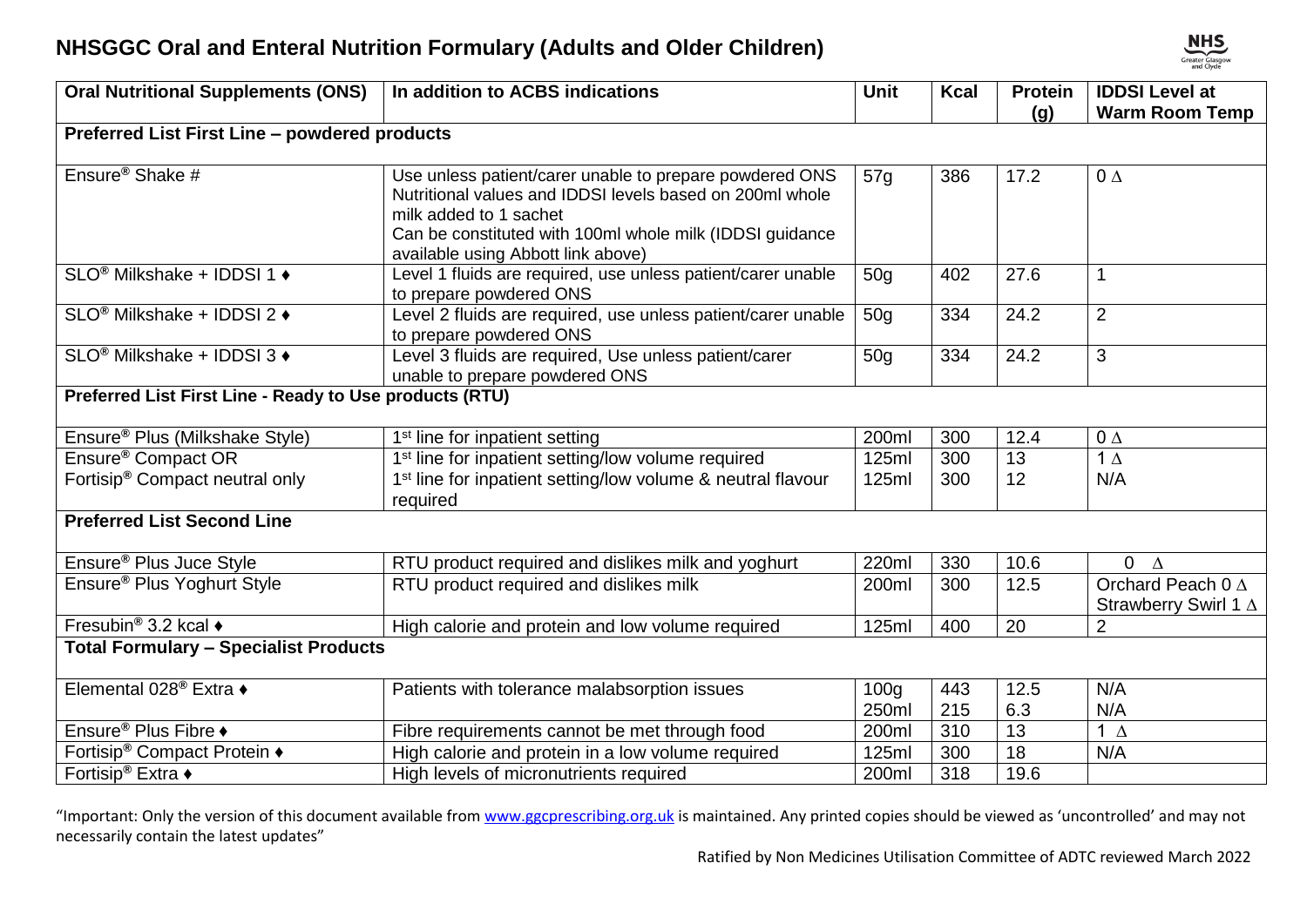| Modulen IBD® $\blacklozenge$                             | 400q<br>Patients with Inflammatory Bowel Disease |       | 2000 | 72   | N/A       |  |
|----------------------------------------------------------|--------------------------------------------------|-------|------|------|-----------|--|
| <b>Total Formulary – Specialist Products (continued)</b> |                                                  |       |      |      |           |  |
|                                                          |                                                  |       |      |      |           |  |
| Nepro <sup>®</sup> HP $\rightarrow$                      | Patients with renal disease                      | 220ml | 396  | 17.8 | N/A       |  |
| Nutilis <sup>®</sup> Complete Drink Level 3 ♦            | Level 3 fluids and a RTU product is required     | 125ml | 306  | 12   |           |  |
| Vital 1.5kcal ♦                                          | Patients with tolerance / malabsorption issues   | 200ml | 300  | 13.5 | $0\Delta$ |  |

| <b>Thickening Agents</b>                                       | In addition to ACBS indications                                                         | Unit              |  |  |  |
|----------------------------------------------------------------|-----------------------------------------------------------------------------------------|-------------------|--|--|--|
|                                                                |                                                                                         |                   |  |  |  |
| <b>Preferred List First Line</b>                               |                                                                                         |                   |  |  |  |
| Nutilis <sup>®</sup> Clear ♦♦                                  | Patient who require thickened fluids                                                    | 175g              |  |  |  |
| Nutilis <sup>®</sup> Clear ♦♦                                  | Patient who require thickened fluids                                                    | $1.25q \times 50$ |  |  |  |
| <b>Preferred List Second Line</b>                              |                                                                                         |                   |  |  |  |
| Thick and $\text{Easy}^{\circledR}$ Original $\leftrightarrow$ | Patient who require thickened fluids and did not tolerate<br>Nutilis <sup>®</sup> Clear | 225g              |  |  |  |

| <b>Fibre Supplements</b>        | In addition to ACBS indications       | Unit           |  |  |  |  |
|---------------------------------|---------------------------------------|----------------|--|--|--|--|
| <b>Total Formulary</b>          |                                       |                |  |  |  |  |
| Optifibre <sup>®</sup> Powder ♦ | Patients who require additional fibre | 250q           |  |  |  |  |
| Optifibre <sup>®</sup> Powder ♦ | Patients who require additional fibre | $5q \times 16$ |  |  |  |  |

All other prescribable items are considered **NON FORMULARY**. If a non formulary item is required, justification for the product selection must be recorded in the dietetic record of care, shared in writing with the prescriber and the prescribing support dietetic team.

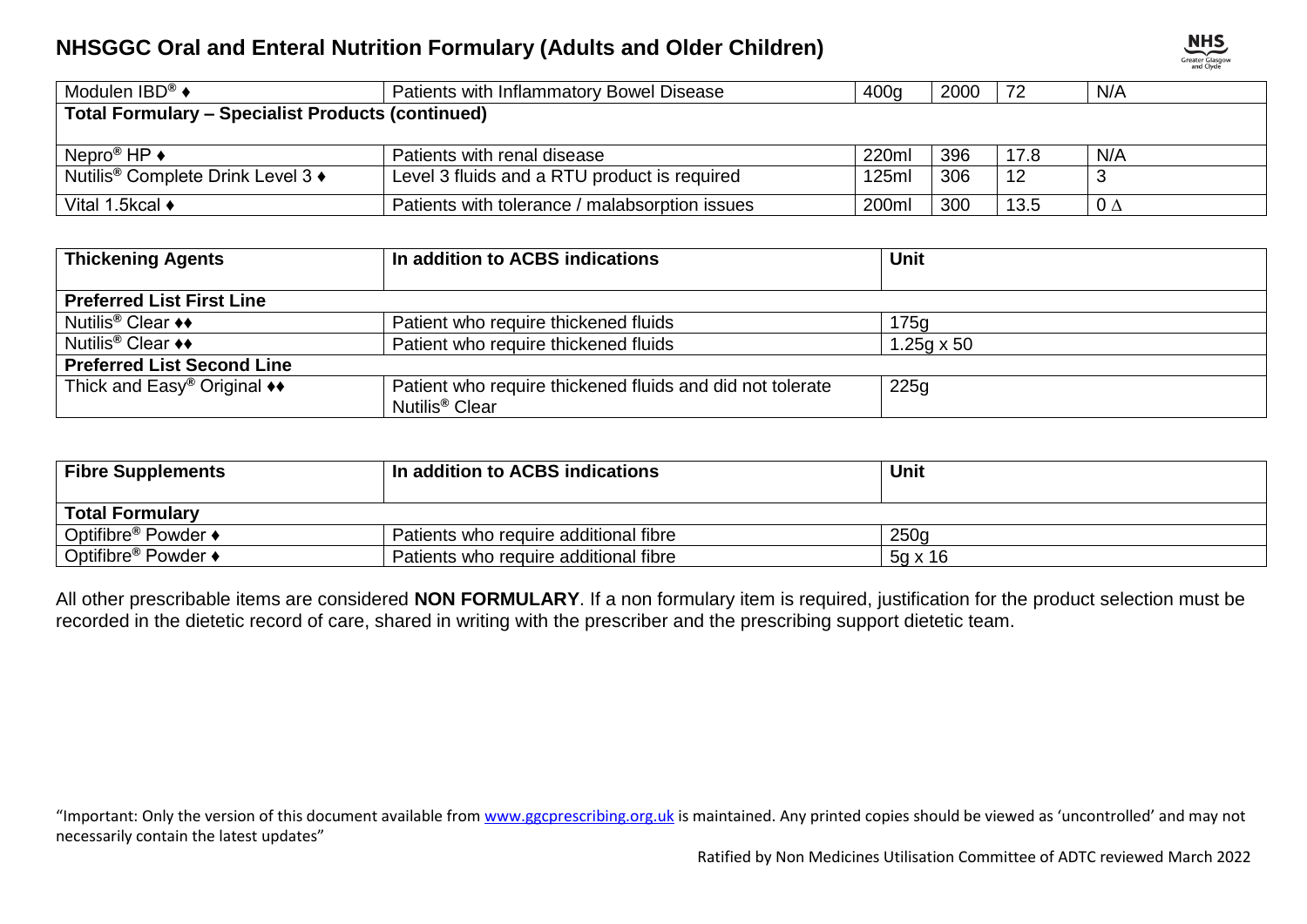

| <b>Enteral Feed Products</b>                       | In addition to ACBS indications                                                                 | <b>Unit</b>                              | <b>Kcal</b>         | Protein (g)    |  |  |
|----------------------------------------------------|-------------------------------------------------------------------------------------------------|------------------------------------------|---------------------|----------------|--|--|
| <b>Preferred List</b>                              |                                                                                                 |                                          |                     |                |  |  |
| Fortisip <sup>®</sup> Bottle $\star$ **            | For bolus feeding use only                                                                      | 200ml bottle                             | 300                 | 12             |  |  |
| Fortisip Compact Fibre ♦ **                        | For bolus feeding use only                                                                      | 125ml bottle                             | 300                 | 11.8           |  |  |
| Nutrison <sup>®</sup> ◆                            | Ready to hang Enteral feed 1Kcal/ml                                                             | 500ml pack<br>1000ml pack<br>1500ml pack | 500<br>1000<br>1500 | 20<br>40<br>60 |  |  |
| Nutrison <sup>®</sup> Concentrated ■               | Ready to hang Enteral feed which is<br>2kcal/ml. Not ACBS approved for use in<br>community      | 500ml pack                               | 1000                | 37.5           |  |  |
| Nutrison <sup>®</sup> Energy +                     | Ready to hang Enteral feed 1.5Kcal/ml                                                           | 500ml pack<br>1000ml pack<br>1500ml pack | 750<br>1500<br>2250 | 30<br>60<br>90 |  |  |
| <b>Nutrison®</b> Energy Multifibre+                | Ready to hang Enteral feed 1.5Kcal/ml<br>containing fibre                                       | 500ml pack<br>1000ml pack<br>1500ml pack | 765<br>1530<br>2295 | 30<br>60<br>90 |  |  |
| <b>Nutrison® Energy Multifibre</b><br>Vanilla + ** | For bolus feeding use only                                                                      | 200ml bottle                             | 308                 | 12             |  |  |
| Nutrison® Low Sodium ■                             | Ready to hang Enteral feed which is low<br>in sodium. Not ACBS approved for use in<br>community | 1000ml pack                              | 1000                | 40             |  |  |
| Nutrison <sup>®</sup> MCT ◆                        | Ready to hang Enteral feed with MCT                                                             | 1000ml pack                              | 1000                | 50             |  |  |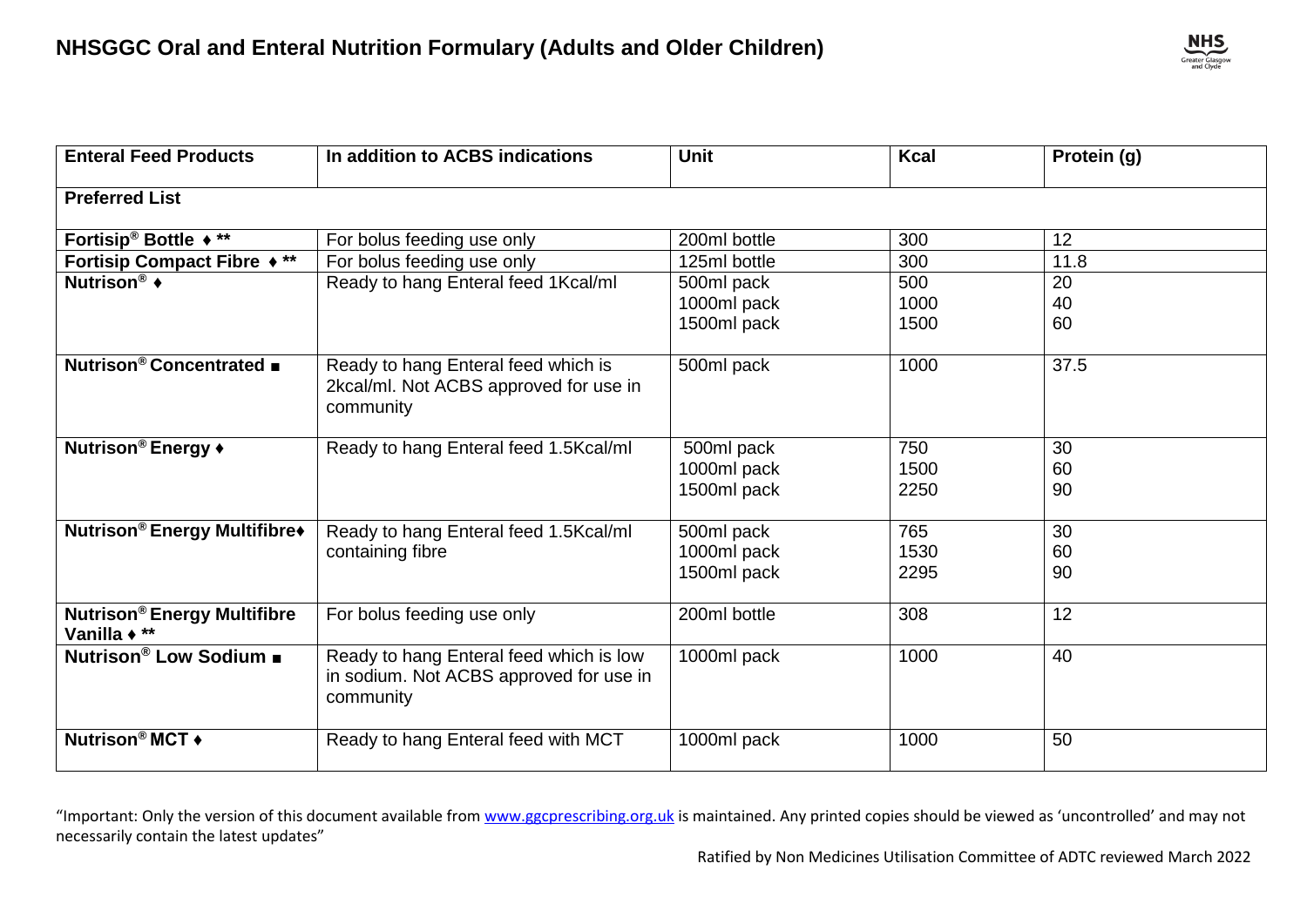

| Nutrison <sup>®</sup> Multifibre ♦           | Ready to hang Enteral feed 1Kcal/ml      | 500ml pack   | 515         | 20          |  |  |
|----------------------------------------------|------------------------------------------|--------------|-------------|-------------|--|--|
|                                              | containing fibre                         | 1000ml pack  | 1030        | 40          |  |  |
|                                              |                                          | 1500ml pack  | 1545        | 60          |  |  |
| <b>Enteral feed Products</b>                 | In addition to ACBS indications          | <b>Unit</b>  | <b>Kcal</b> | Protein (g) |  |  |
| (Preferred List continued)                   |                                          |              |             |             |  |  |
| <b>Nutrison<sup>®</sup> Peptisorb Plus</b>   | Ready to hang Enteral feed. Peptide      | 500ml pack   | 750         | 37.5        |  |  |
| <b>HEHP ◆</b>                                | based 1.5kcal/ml and high in protein     | 1000ml pack  | 1500        | 75          |  |  |
|                                              |                                          |              |             |             |  |  |
| Nutrison <sup>®</sup> Protein Plus ♦         | Ready to hang Enteral feed which is high | 500ml pack   | 625         | 31.5        |  |  |
|                                              | in protein                               | 1000ml pack  | 1250        | 63          |  |  |
| <b>Nutrison<sup>®</sup> Protein Plus</b>     | Ready to hang Enteral feed 1.5kcal/ml    | 500ml pack   | 750         | 37.5        |  |  |
| Energy +                                     | and high in protein                      | 1000ml pack  | 1500        | 75          |  |  |
| Nutrison® Protein Plus                       | Ready to hang Enteral feed which is high | 500ml pack   | 640         | 31.5        |  |  |
| Multifibre +                                 | in protein and contains fibre            | 1000ml pack  | 1280        | 63          |  |  |
| Nutrison <sup>®</sup> Soya +                 | Ready to Hang Enteral feed 1Kcal/ml      | 500ml bottle | 500         | 20          |  |  |
|                                              | (milk protein free)                      | 1000ml pack  | 1000        | 40          |  |  |
| Nutrison <sup>®</sup> Soya Multifibre ♦      | Ready to Hang Enteral feed 1Kcal/ml      | 1500ml pack  | 1545        | 60          |  |  |
|                                              | containing fibre ( milk protein free)    |              |             |             |  |  |
| Nutrison <sup>®</sup> 800 Complete           | Ready to Hang Enteral feed nutritionally | 1000ml pack  | 830         | 55          |  |  |
| Multifibre +                                 | complete in 830kcals/1000ml              |              |             |             |  |  |
| Nutrison <sup>®</sup> 1000 Complete          | Ready to Hang Enteral feed nutritionally | 1000ml pack  | 1040        | 55          |  |  |
| Multifibre +                                 | complete in 1040kcals/1000ml             |              |             |             |  |  |
| Nutrison <sup>®</sup> 1200 Complete          | Ready to Hang Enteral feed nutritionally | 1000ml pack  | 1240        | 55          |  |  |
| Multifibre +                                 | complete in 1240kcals/1000ml             | 1500ml pack  | 1860        | 82.5        |  |  |
| <b>Total Formulary (Specialist Products)</b> |                                          |              |             |             |  |  |
| Nepro <sup>®</sup> HP +                      | Patients with renal disease              | 500ml pack   | 900         | 40.5        |  |  |
| Perative® $\bullet$                          | Patients with tolerance/ malabsorption   | 500ml pack   | 655         | 33.5        |  |  |
|                                              | <b>issues</b>                            | 1000ml pack  | 1310        | 67          |  |  |
| TwoCal® 2.0kcal $\blacklozenge$              | Patients with tolerance/ malabsorption   | 1000ml pack  | 2000        | 84          |  |  |
|                                              | <b>issues</b>                            |              |             |             |  |  |
| Vital 1.5kcal +                              | Patients with tolerance/ malabsorption   | 1000ml pack  | 1500        | 67.5        |  |  |
|                                              | <b>issues</b>                            |              |             |             |  |  |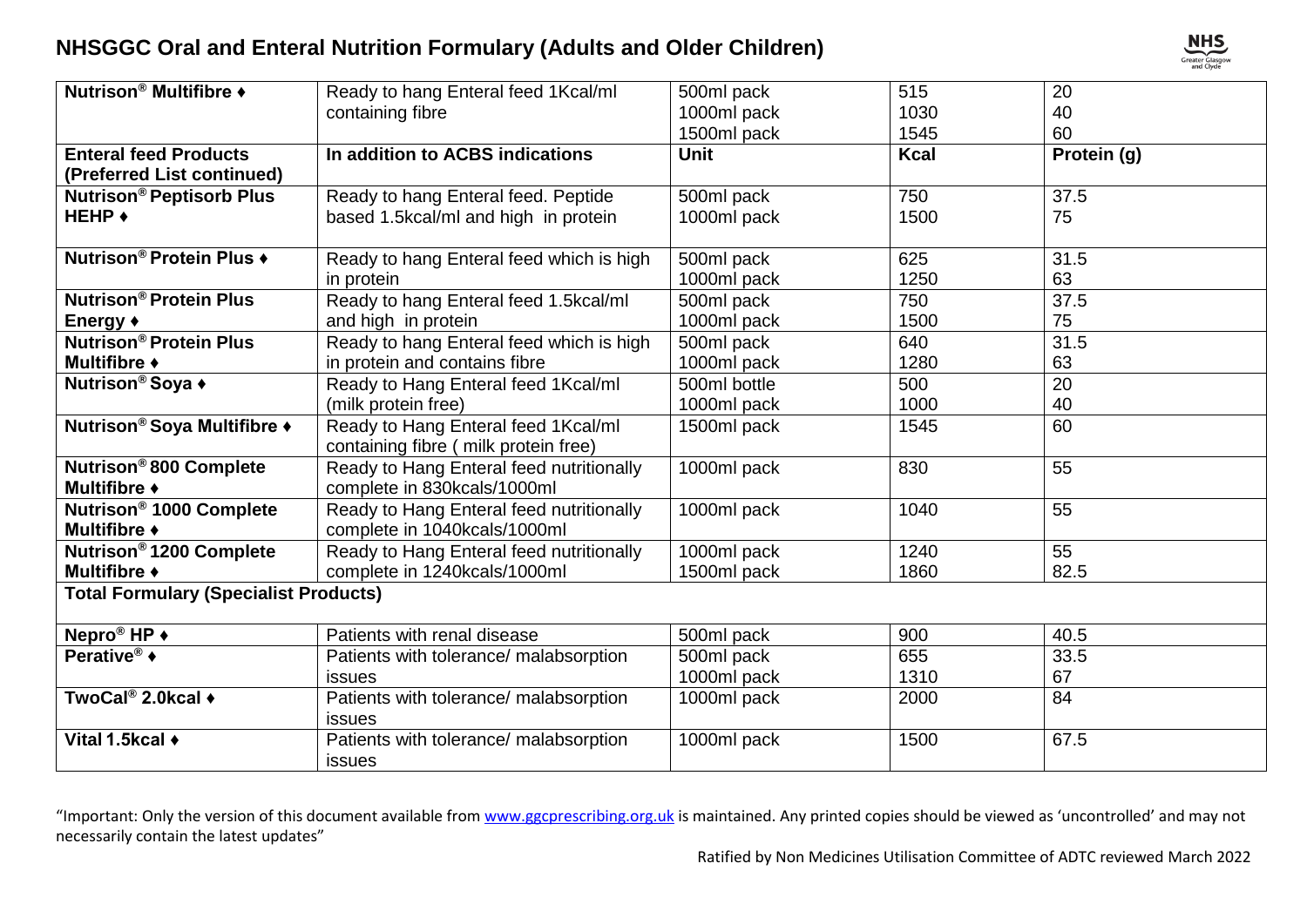

**Please note, Nutrison Sterile Water (1000ml bag) delivered by Homeward to patients receiving Home Enteral Feeding should only be requested in exceptional circumstances e.g. for patients with neutropenia, the cost is £1.74 per bag.**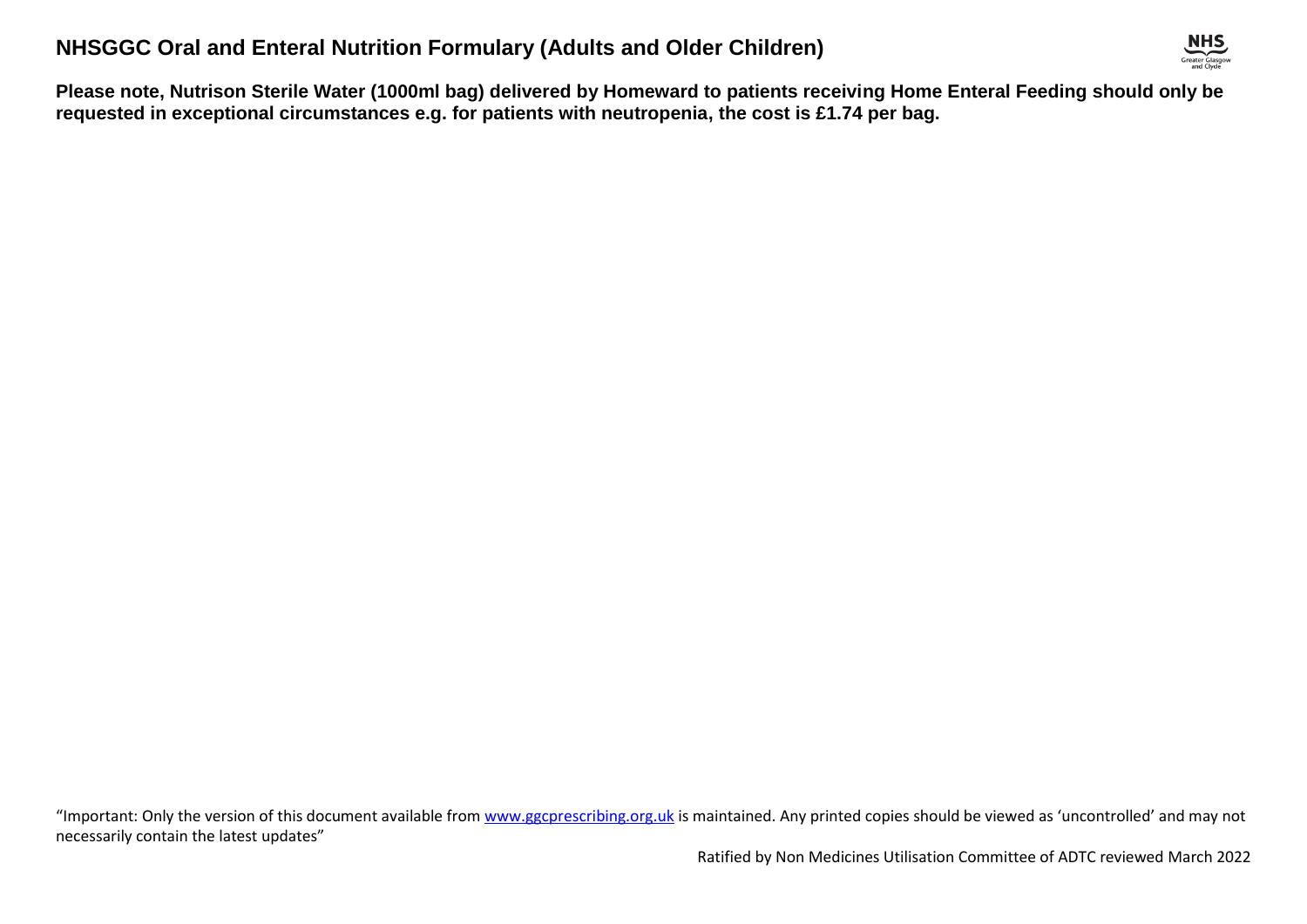## **ORAL NUTRITIONAL SUPPLEMENTS (ONS)**

#### **PREFERRED LIST First Line – powdered products**

**Nutritional supplements: 1.5 kcal/ml and 5g (or more) protein/100ml Not suitable for use in child under 1 year; use with caution in child 1- 5 years unless otherwise stated # Limit to 1 sachet per day unless recommended by a dietitian Ensure® Shake (Abbott)** Sachet: 57g Presentation 7 sachets per pack. Banana, chocolate, strawberry, vanilla. This can be reconstituted with either 100ml or 200ml whole milk. IDSI levels vary based on volume of milk and across the favours. See link to company information on page 1. Powder 57g reconstituted with 200ml whole milk provides: protein 17g, carbohydrate 43.2g, fat 17.2g, energy 1613kJ (386 kcal) Powder 57g reconstituted with 100ml whole milk provides: protein 13.7g, carbohydrate 38.4g, fat 12.3g, energy 1335kJ (319kcal) Gluten Free. Residual lactose

**Nutritional Supplement in the dietary management of dysphagia. Not suitable for children under 3 years. SLO® Milkshake+ IDDSI 1 (Slo® Drinks Ltd)**

A pre-thickened, powdered, protein rich milkshake for those with dysphagia (difficulty swallowing).

Sachet: 50gx7 sachets per pack. Banana, chocolate, strawberry. Strawberry powder 50g reconstituted with 300ml whole milk provides: protein 27.6g, carbohydrate 39.6g, fat 14.6g, energy 1670.5kJ (401.5kcal)

Carbohydrate content varies with flavour and chosen consistency.

**Nutritional Supplement in the dietary management of dysphagia. Not suitable for children under 3 years. SLO® Milkshake+ IDDSI 2 (Slo® Drinks Ltd)**

A pre-thickened, powdered, protein rich milkshake for those with dysphagia (difficulty swallowing).

Sachet: 50gx7 sachets per pack. Chocolate, strawberry. Powder 50g reconstituted with 200ml whole milk provides: protein 24.2g, carbohydrate 34.9g, fat 10.6g, energy 1388.5kJ (333.5kcal)

Carbohydrate content varies with flavour and chosen consistency. Xanthan Gum should not be taken if the drinker is pregnant or breast-feeding, has appendicitis, has narrowing of intestines, a bowel blockage or scheduled for surgery within 2 weeks of drinking. It can cause flatulence or bloating.

"Important: Only the version of this document available from [www.ggcprescribing.org.uk](http://www.ggcprescribing.org.uk/) is maintained. Any printed copies should be viewed as 'uncontrolled' and may not necessarily contain the latest updates"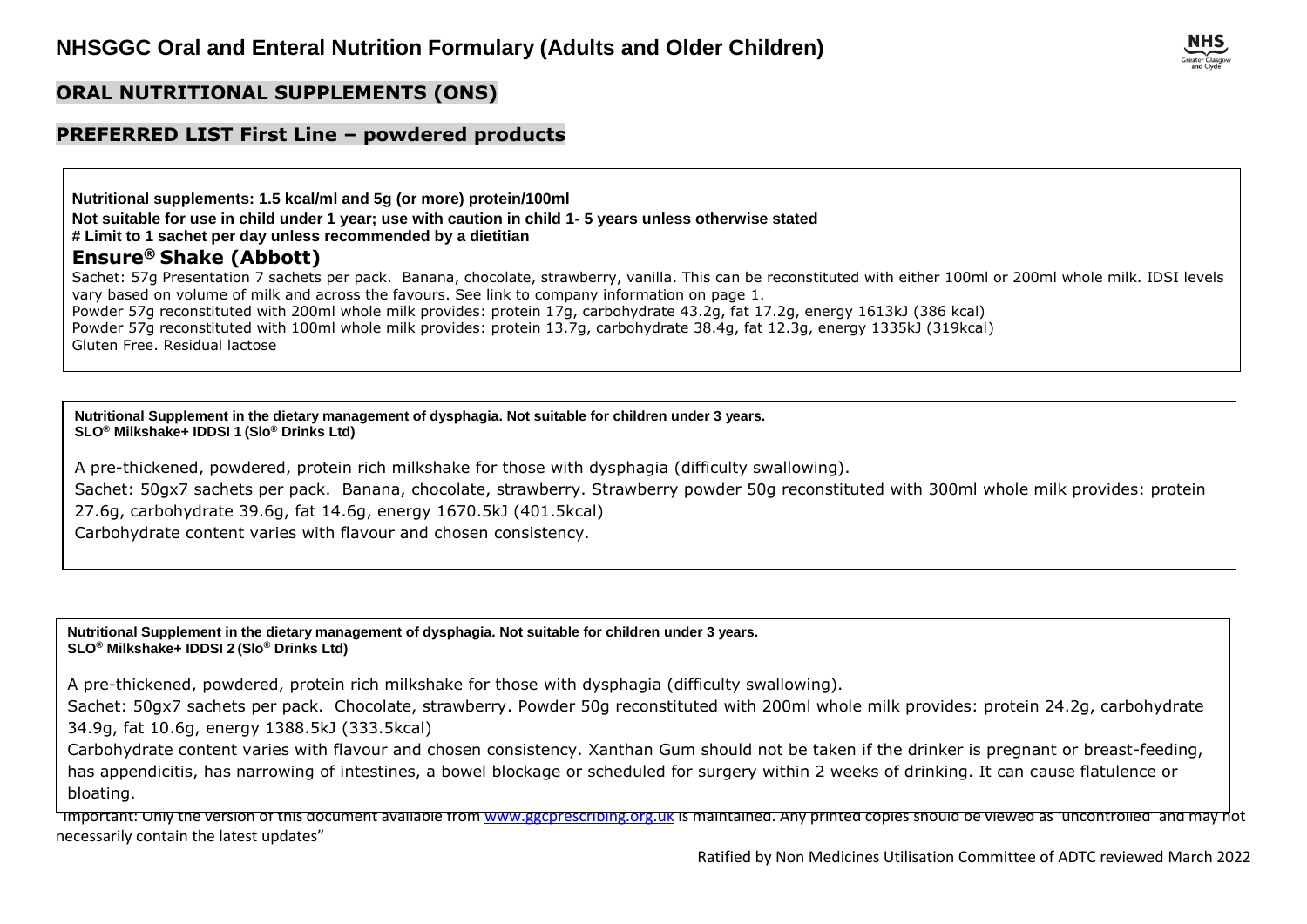**Nutritional Supplement in the dietary management of dysphagia. Not suitable for children under 3 years. SLO® Milkshake+ IDDSI 3 (Slo® Drinks Ltd)**

A pre-thickened, powdered, protein rich milkshake for those with dysphagia (difficulty swallowing).

Sachet: 50gx7 sachets per pack. Chocolate, strawberry. Powder 50g reconstituted with 200ml whole milk provides: protein 24.2g, carbohydrate 34.9g, fat 10.6g, energy 1388.5kJ ( 333.5kcal)

Carbohydrate content varies with flavour and chosen consistency. Xanthan Gum should not be taken if the drinker is pregnant or breast-feeding, has appendicitis, has narrowing of intestines, a bowel blockage or scheduled for surgery within 2 weeks of drinking. It can cause flatulence or bloating.

#### **PREFERRED LIST First Line Ready to Use products (RTU)**

**Nutritional supplements: 1.5 kcal/ml and 5g (or more) protein/100ml Not suitable for use in child under 1 year; use with caution in child 1- 5 years unless otherwise stated**

#### **Ensure® Plus (Milkshake style) (Abbott)**

Bottle: 200ml. Banana, chocolate, coffee, fruits of the forest, peach, raspberry, strawberry, vanilla, neutral (200ml = 300kcal) - A milk-based supplement. Best served chilled. Gluten Free. Residual lactose.

#### **Nutritional supplements: More than 1.5 kcal/ml and 5g (or more) protein/100ml Not suitable for use in child under 1 year; use with caution in child 1- 5 years unless otherwise stated**

#### **Ensure® Compact (Abbott)**

Bottle: 125ml. Presentation 4 x 125ml bottles (500ml). Banana, strawberry, vanilla, café latte. (125ml=300kcal) – A milk-based supplement. Best served chilled. Gluten Free. Residual lactose

**Nutritional supplements: More than 1.5 kcal/ml and 5g (or more) protein/100ml Not suitable for use in child under 1 year; use with caution in child 1-5 years unless otherwise stated**

## **Fortisip® Compact (Nutricia)**

Bottle: 125ml. Presentation 4 x 125ml (500ml). **Neutral only**  (125ml=300kcal) – A milk-based supplement. Best served chilled. Residual lactose. Gluten Free.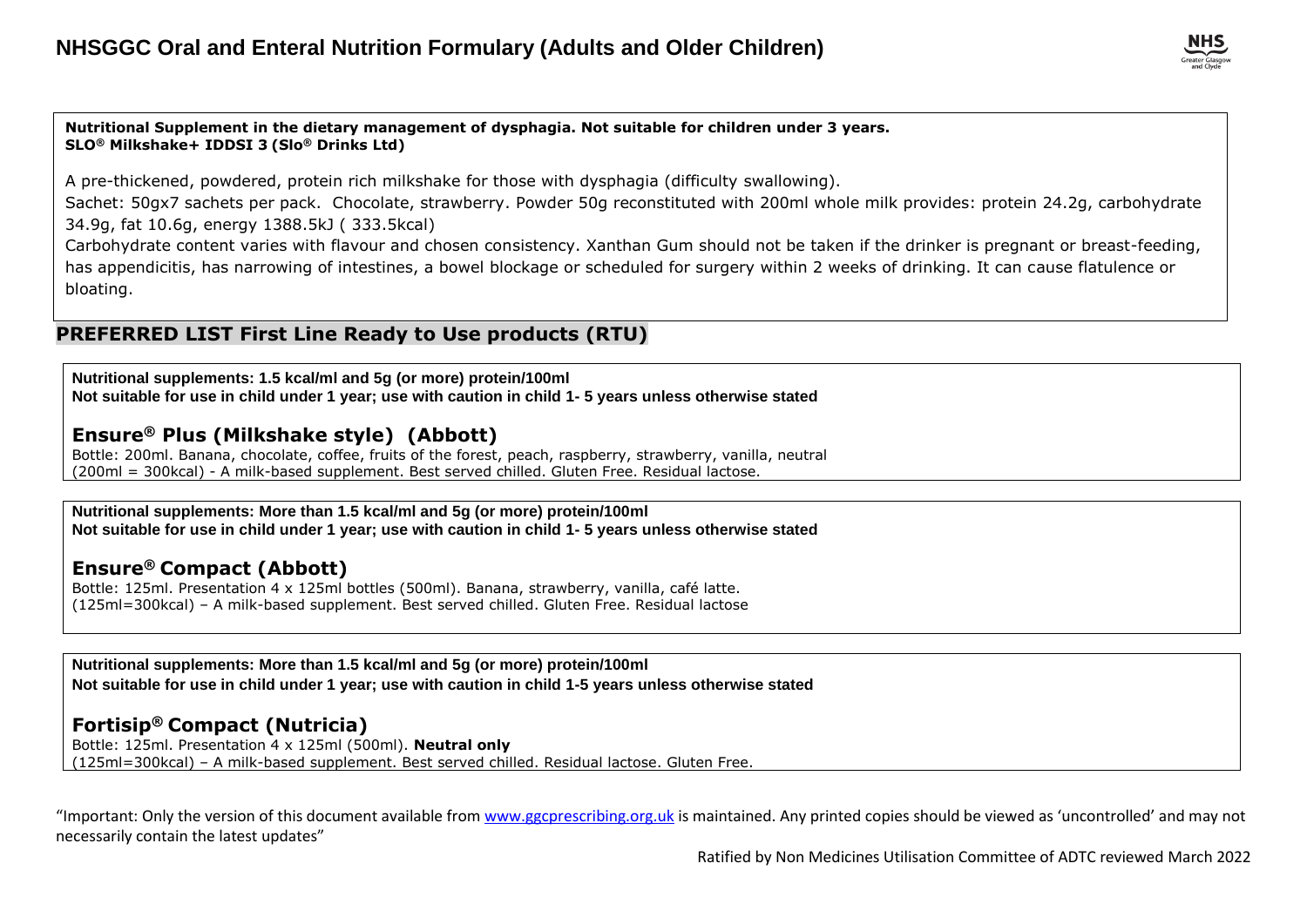

#### **ORAL NUTRITIONAL SUPPLEMENTS (ONS)**

#### **PREFERRED LIST Second Line**

**Nutritional supplements: More than 1kcal/ml and less than 5g protein/100ml Not suitable for use in child under 1 year; use with caution in child 1-5 years unless otherwise stated**

## **Ensure® Plus Juce (Abbott)**

Bottle: 220ml. Apple, fruit punch, lemon-lime, orange, peach, strawberry (220ml = 330kcal) - A juice-based supplement. Non milk taste, not milk free. Gluten Free. Residual lactose. If milk free is required seek dietetic advice.

**Nutritional supplements: 1.5 kcal/ml and 5g (or more) protein/100ml Not suitable for use in child under 1 year; use with caution in child 1-5 years unless otherwise stated**

#### **Ensure® Plus Yoghurt Style (Abbott)**

Bottle: 200ml. Orchard peach, strawberry swirl Best served chilled. Gluten Free. Residual lactose.

**Nutritional supplements: More than 1.5kcal/ml and 5g (or more) protein/100ml**

## **Fresubin® 3.2kcal (Fresenius Kabi)** ♦ Specialist/ dietetic initiation only

Bottle: 125ml (4x125ml pack) Mango, Hazelnut, Vanilla-Caramel (125ml = 400kcal) Gluten free and lactose free.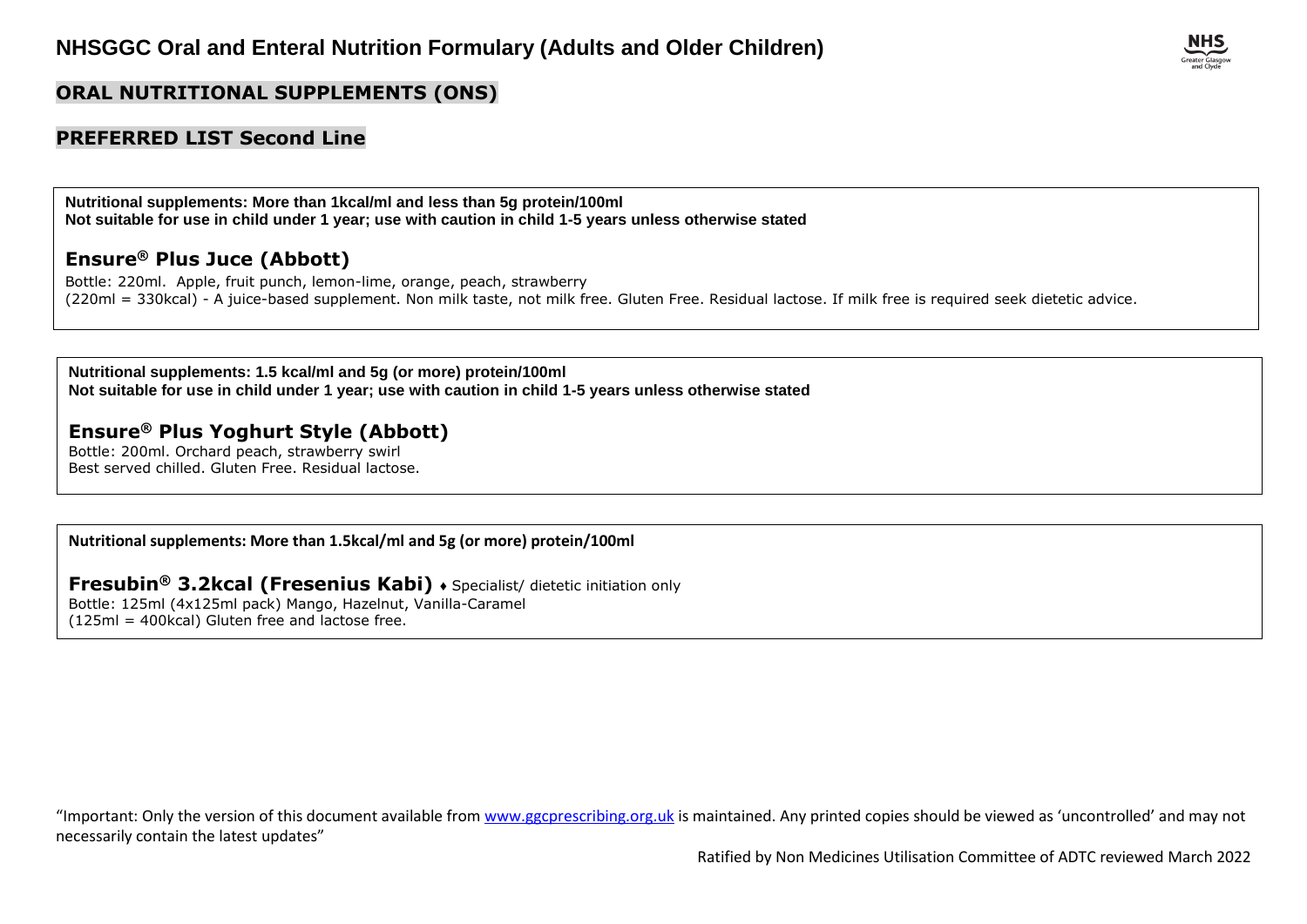#### **ORAL NUTRITIONAL SUPPLEMENTS (ONS)**

#### **TOTAL FORMULARY – Specialist products**

**Enteral feeds: Less than 1 kcal/ml and less than 5g protein/100 ml. Amino acid formula (essential and non-essential amino acids) Not suitable for use in child under 1 year and not recommended for child 1-6 years**

**Elemental 028® Extra (Nutricia)** ♦ Specialist/ dietetic initiation only

Sachet: 100g. Banana, orange, unflavoured. Amino acid formula. Standard dilution 89kcal per 100ml. Powder provides equivalent 12.5g, carbohydrate 59g, fat 17.45g, energy 1871kJ(443kcal)/100g

**Enteral feeds: Less than 1 kcal/ml and less than 5g protein/100 ml. Amino acid formula (essential and non-essential amino acids) Not suitable for use in child under 1 year and not recommended for child 1-6 years**

**Elemental 028® Extra (Nutricia)** ♦ Specialist/ dietetic initiation only

Tetrapak: 250ml. Grapefruit, orange & pineapple, summer fruits. Amino acid formula.  $(250m1 = 215$  kcal)

**Nutritional supplements: 1.5 kcal/ml and 5g (or more) protein/100ml Not suitable for use in child under 1 year; use with caution in child 1-5 years unless otherwise stated**

**Ensure® Plus Fibre (Abbott)** ♦ Specialist/ dietetic initiation only Bottle: 200ml. Banana, chocolate, raspberry, strawberry, vanilla (200ml=310Kcal) – A milk-based supplement with added fibre Best served chilled. Gluten Free. Residual lactose.

**Nutritional supplements: More than 1.5 kcal/ml and 5g (or more) protein/100ml Not suitable for child under 1 year, use with caution in child 1-5 years**

**Fortisip® Compact Protein (Nutricia)** ♦ Specialist/ dietetic initiation only Bottle: 125ml. Presentation 4 x 125ml bottles (500ml) Banana, mocha, strawberry, vanilla. Gluten Free. (125 ml = 300kcal, 18g protein) – A milk-based supplement. Gluten Free. Residual Lactose.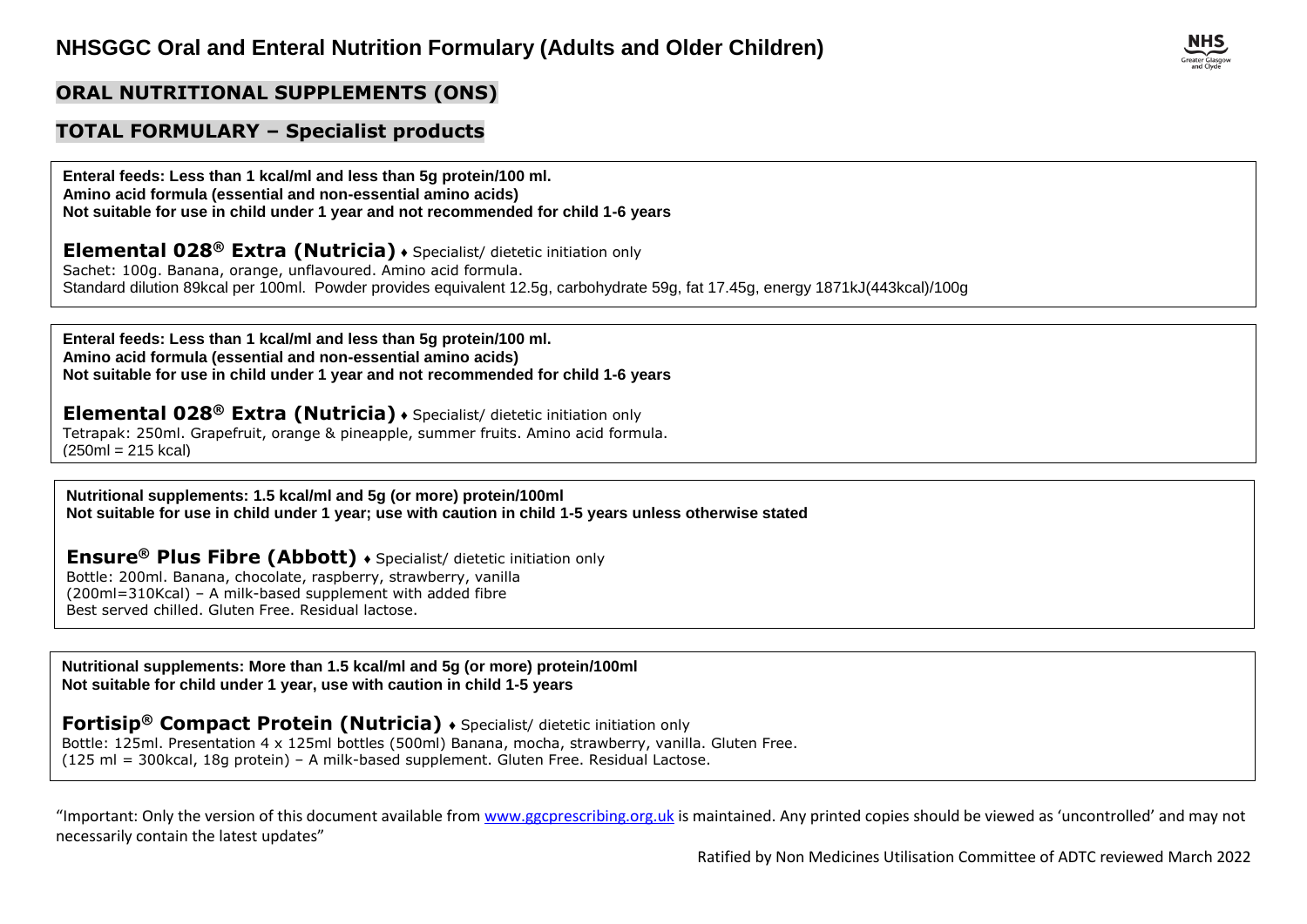**Nutritional supplements: More than 1.5 kcal/ml and 5g (or more) protein/100ml Not suitable for child under 1 year, use with caution in child 1-5 years**

**Fortisip® Extra (Nutricia)** ♦ Specialist/ dietetic initiation only Bottle: 125ml. Chocolate, mocha, strawberry, vanilla. (200 ml = 320kcal, 20g protein) - A milk-based supplement. Gluten Free. Residual Lactose.

**Specialised formulas for specific clinical conditions – Crohn's disease active phase, and in remission if malnourished**

**Modulen IBD® (Nestle)** ♦ Specialist/ dietetic initiation only Tin: 400g. Unflavoured Gluten Free. Residual lactose. (Standard dilution 100kcal per 100ml) Powder provides: protein 18g, carbohydrate 54g, fat23g, energy 2070kJ(500kcal)/100g

**Specialised formulas for specific clinical conditions Not suitable for use in child under 1 year. Use with caution in child 1-5 years**

**Nepro® HP (Abbott)** ♦ Specialist/ dietetic initiation only Bottle: 220ml. Strawberry, vanilla. (220ml = 396kcal, 17.8g protein)

**Nutritional supplements: More than 1.5 kcal/ml and 5g (or more) protein/100ml Not suitable for children under 3 years of age. Not suitable for patients with galactosaemia. Not suitable for patients requiring a fibre free diet.**

#### **Nutilis® Complete Drink Level 3** ♦ Specialist/ dietetic initiation only

Bottle: 125ml (4x125ml) Chocolate, Lemon Tea, Mango, Passion Fruit, Strawberry, Vanilla Nutilis Complete Drink Level 3 is a pre-thickened, nutritionally complete\*, high energy (2.45kcal/ml), ready to drink, milkshake style nutritional supplement, containing 4g fibre per bottle, for the dietary management of disease related malnutrition and dysphagia. Nutilis Complete Drink Level 3 is suitable for patients with swallowing difficulties requiring a Level 3 consistency.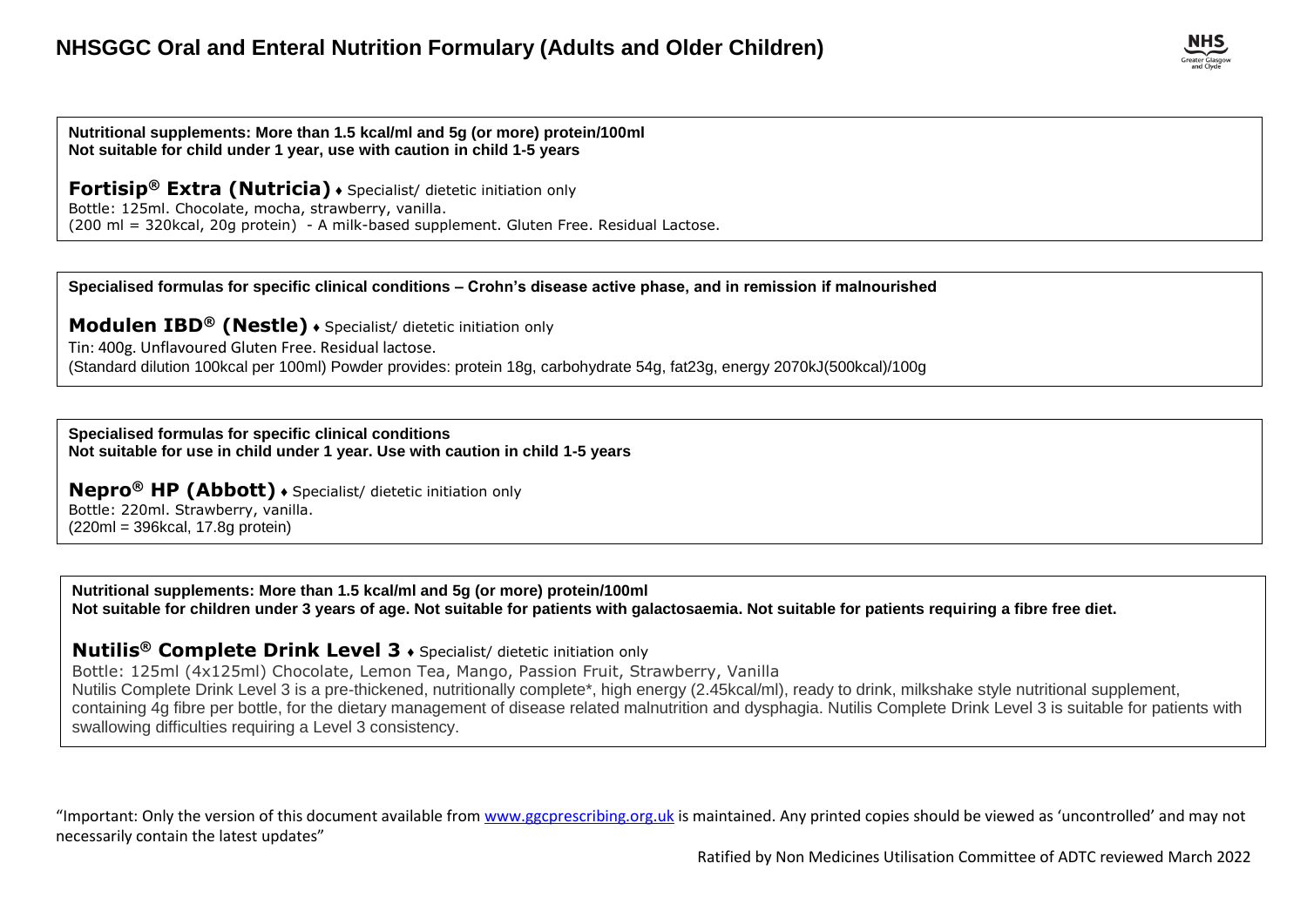

**Enteral feeds: 1.5 kcal/ml and 5g (or more) protein/100 ml Not recommended for use in children.**

**Vital 1.5 kcal (Abbott)** ♦ Specialist/ dietetic initiation only Bottle: 200ml. Vanilla, Mixed Berry, Café Late. Gluten Free. Residual lactose.  $(200ml = 300kcal)$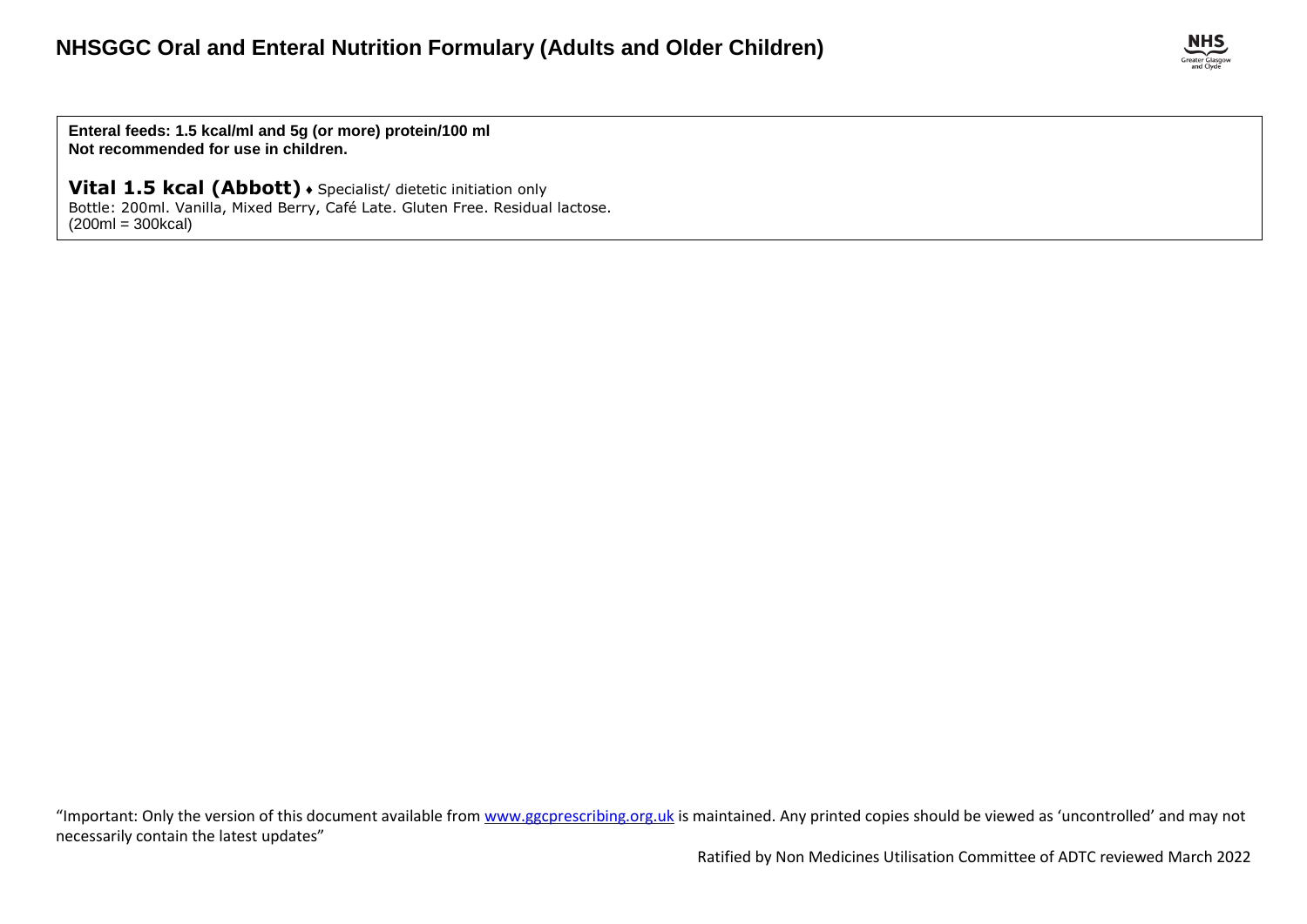## **THICKENING AGENTS**

## **PREFERRED LIST**

**Feed thickeners and pre-thickened drinks Not suitable for use in child under 3 years**

**Nutilis® Clear (Nutricia)** ♦♦ Specialist/SLT initiation only [Tin: 175g](http://www.medicinescomplete.com/mc/bnf/current/PHP39-prices-in-the-bnf.htm) powder

**Feed thickeners and pre-thickened drinks Not suitable for use in child under 3 years**

**Nutilis® Clear (Nutricia)** ♦♦ Specialist/SLT initiation only Sachets: 1.25g powder Presentation 50 x 1.25g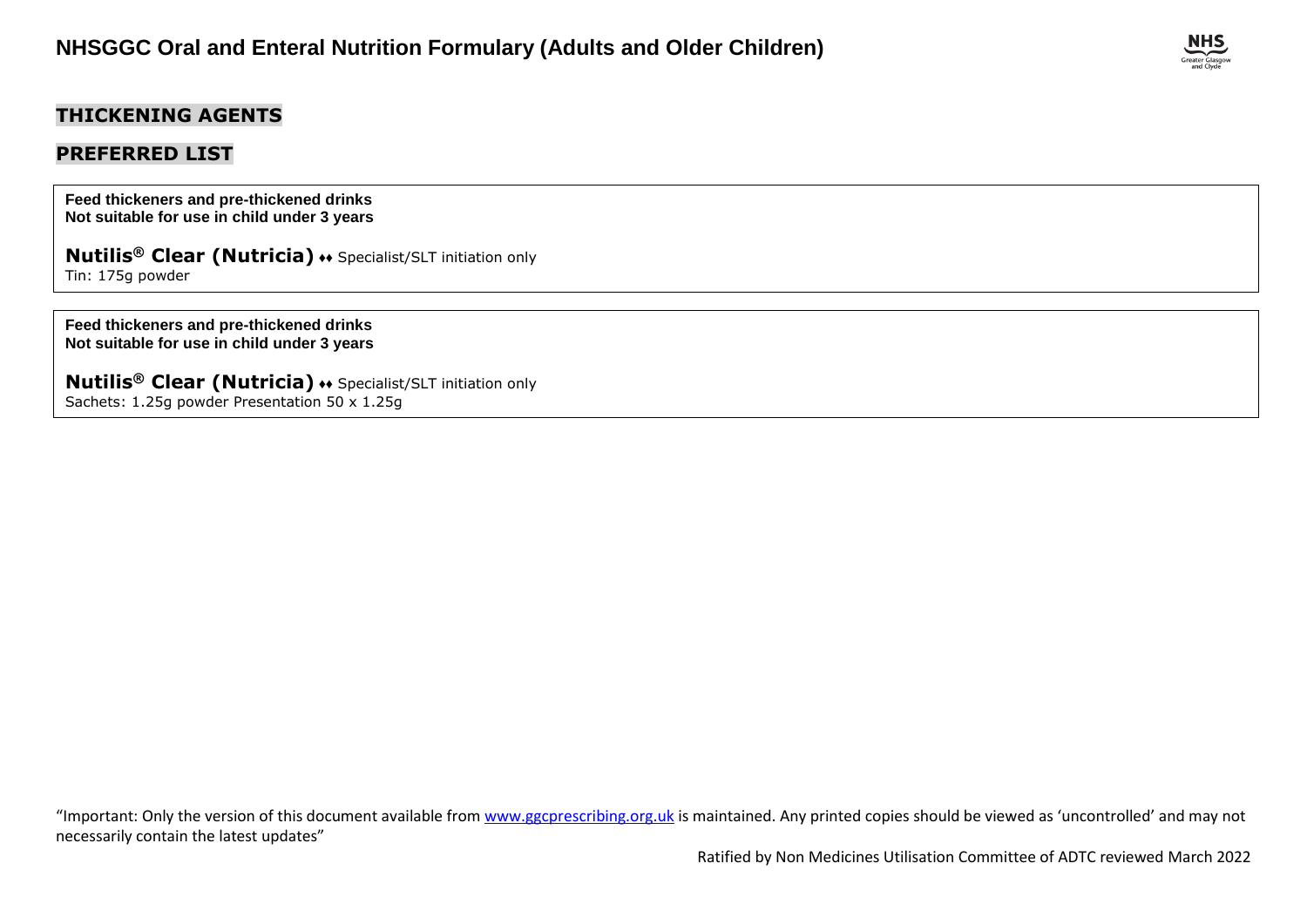### **THICKENING AGENTS**

### **TOTAL FORMULARY**

**Feed thickeners and pre-thickened drinks Not suitable for use in child under 1 years**

**Thick & Easy<sup>®</sup> Original (Fresenius Kabi)**  $\leftrightarrow$  **Specialist/SLT initiation only** Tin: 225g powder

## **FIBRE SUPPLEMENTS**

#### **TOTAL FORMULARY**

**Fibre, vitamin, and mineral supplements High-fibre supplements Not suitable for child under 5 years**

**Optifibre® Powder (Nestle)** ♦ Specialist/ dietetic initiation only Sachets: 5g x16, Tin: 250g (100g = 76kcal, 78g fibre). Gluten Free. Lactose Free.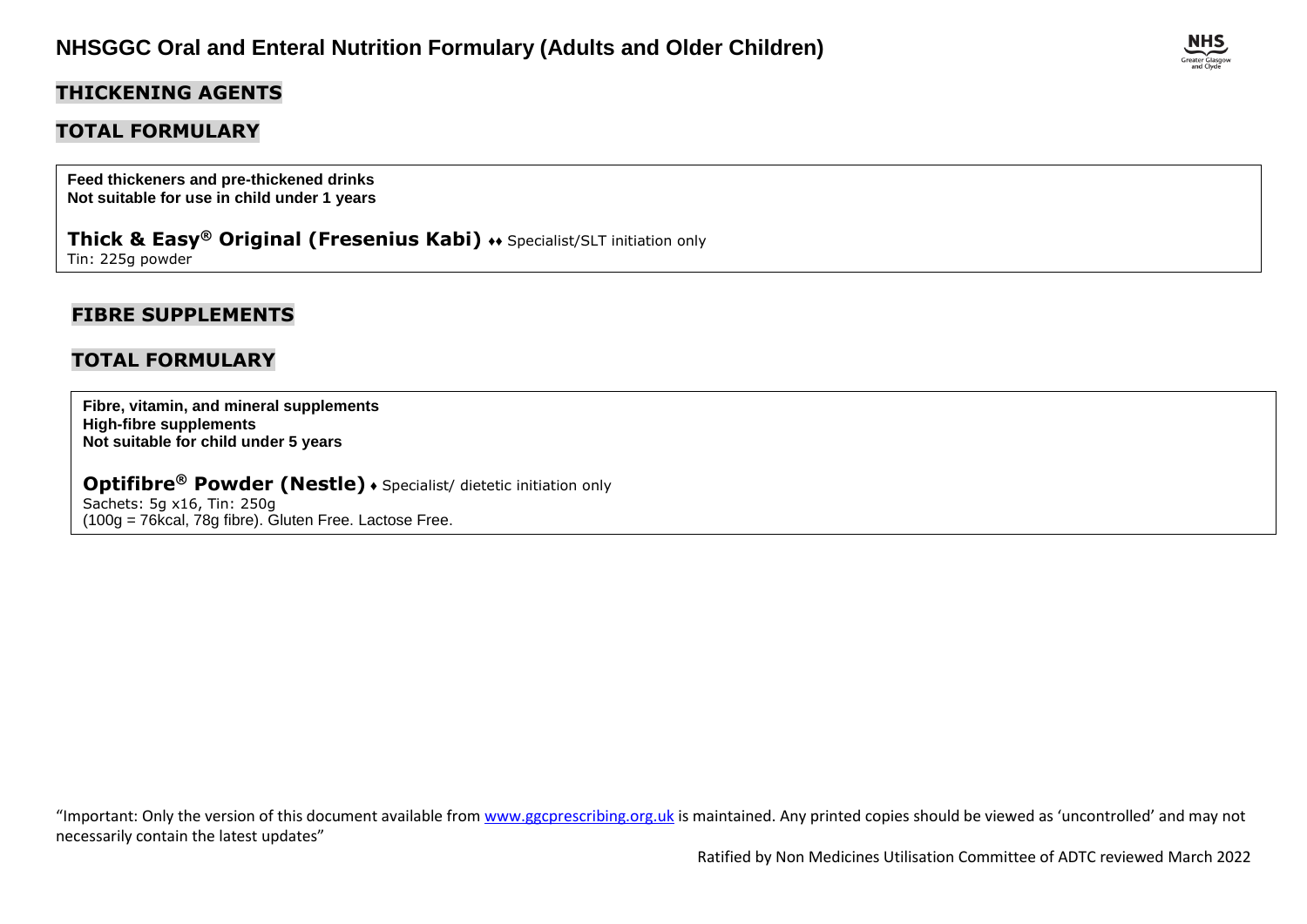## **ENTERAL FEED PRODUCTS**

## **PREFERRED LIST**

**Nutritional supplements: 1.5 kcal/ml and 5g (or more) protein/100 ml Not suitable for use in child under 3 years, not recommended for child 3-6 years**

**Fortisip® Bottle (Nutricia)** ♦ Specialist/ dietetic initiation only \*\* for bolus feeding only Bottle: 200ml. Banana, caramel, chocolate,neutral,orange,strawberry,tropical,vanilla (200ml= 300kcal) - A milk-based supplement. Gluten Free. Residual Lactose.

**Nutritional supplements: 1.5 kcal/ml and 5g (or more) protein/100 ml**

**Not suitable for use in child under 3 years, not recommended for child 3-6 years Enteral feeds: 1 kcal/ml and less than 5g protein/100 ml Fortisip® Compact Fibre (Nutricia)** ♦ Specialist/ dietetic initiation only \*\* for bolus feeding only **Not suitable for use in child under 1 year. Not recommended for child 1-6 years**

 $Nutrison®$  (Nutricia)  $\bullet$  Specialist/ dietetic initiation only (125ml = 300kcal) - A milk-based supplement. Gluten Free. Residual Lactose. Flexible pack: 500ml, 1000ml, 1500ml (100ml= 100kcal). Gluten Free. Lactose free. Fibre free.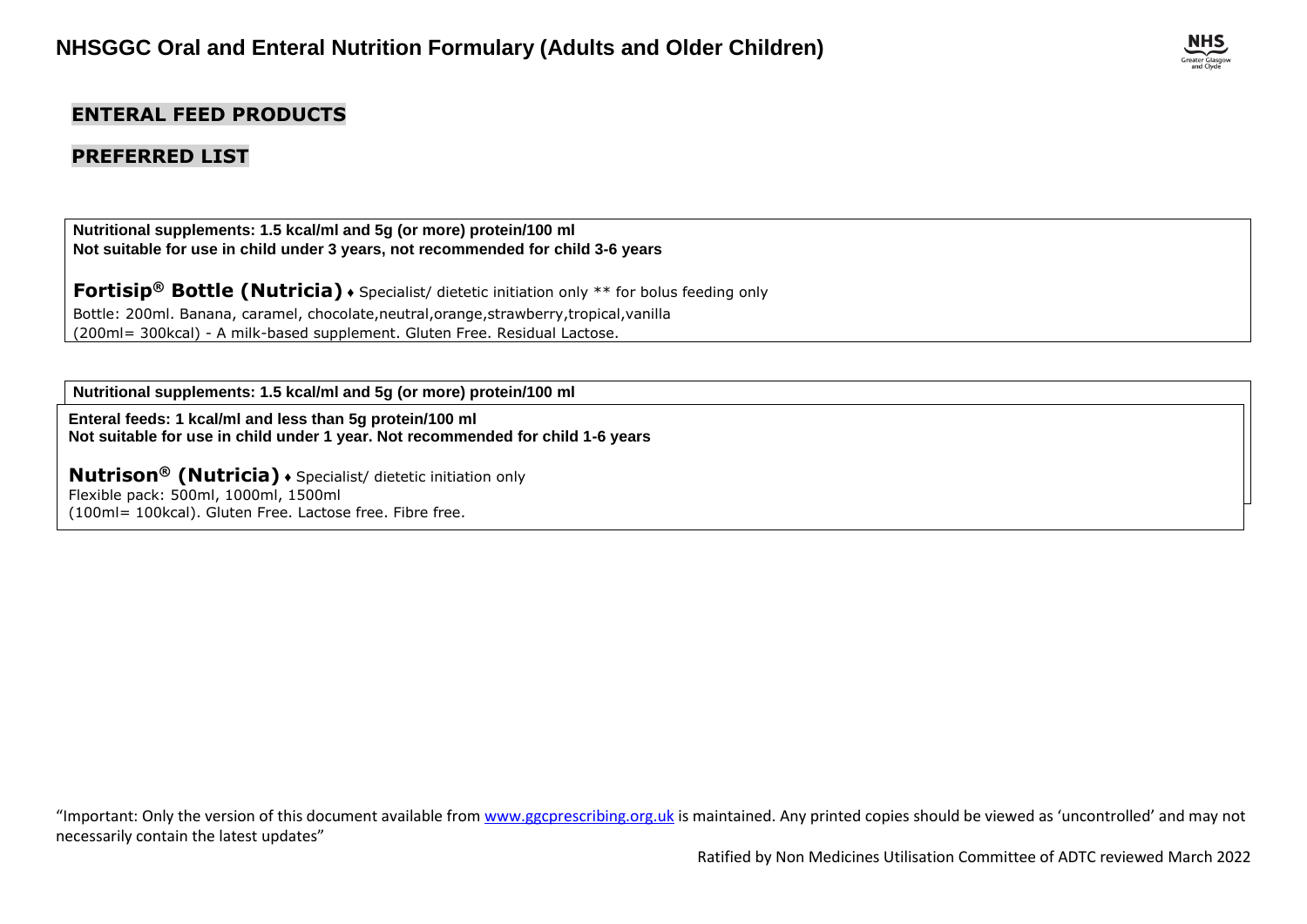**Enteral feeds: More than 1.5 kcal/ml and 5g (or more) protein/100ml** 

**Not suitable for infants. Not suitable for patients with galactosaemia. Use with caution for children 1-6 years.**

#### **Nutrison® Concentrated (Nutricia) ■** Specialist secondary care initiation only

Flexible pack: 500ml  $(100m = 200kcal)$ Nutrison Concentrated is a 2kcal/ml energy dense tube feed for the dietary management of disease related malnutrition in patients who require fluid restriction. Nutrison Concentrated is nutritionally complete in 1500kcal. Gluten, Lactose and Fibre free.

**Enteral feeds: 1.5 kcal/ml and 5g (or more) protein/100ml Not suitable for use in child under 1 year. Not recommended for child 1-6 years**

**Nutrison® Energy (Nutricia)** ♦ Specialist/ dietetic initiation only

Flexible pack: 500ml, 1000ml, 1500ml (100ml= 150kcal). Gluten Free and Fibre Free. Residual Lactose.

**Enteral feeds: 1.5 kcal/ml and 5g (or more) protein/100ml Not suitable for use in child under 1 year. Not recommended for child 1-6 years**

**Nutrison® Energy Multifibre Vanilla (Nutricia)** ♦ Specialist/ dietetic initiation only

Bottle: 200ml \*\* for bolus feeding only (100ml= 154kcal). Gluten Free. Residual Lactose.

**Enteral feeds: 1 kcal/ml and less than 5g protein/100 ml**

**Not suitable for infants. Not suitable for patients with galactosaemia. Use with caution in children aged 1-6 years.**

**Nutrison® Low Sodium (Nutricia)** ■ Specialist secondary care initiation only

Flexible pack: 1000ml (100ml = 100kcal) Nutrison Low Sodium is a 1kcal/ml tube feed for the dietary management of patients requiring a low sodium diet. Nutrison Low Sodium is nutritionally complete in 1500kcal. Gluten, Lactose and Fibre Free.

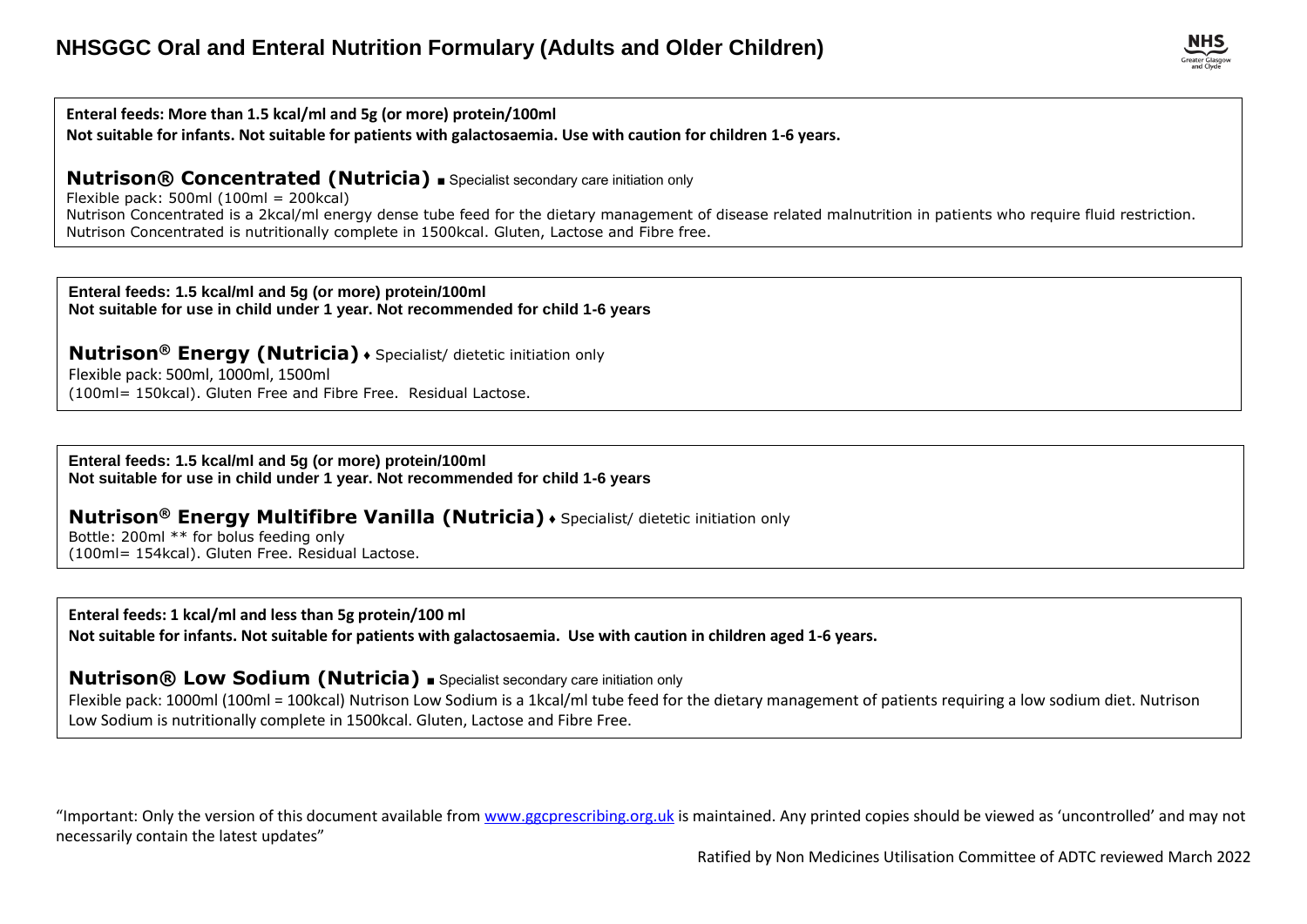**Enteral feeds: Less than 1.5 kcal/ml and 5g (or more) protein/100ml Not suitable for use in child under 1 year. Not recommended for child 1-6 years**

**Nutrison® MCT (Nutricia)** ♦ Specialist/ dietetic initiation only Flexible pack: 1000ml (100ml= 100kcal). 61% MCT. Gluten Free. Residual Lactose. Fibre Free.

**Enteral feeds: 1 kcal/ml and less than 5g protein/100 ml Not suitable for use in child under 1 year. Not recommended for child 1-6 years**

**Nutrison® Multifibre (Nutricia)** ♦ Specialist/ dietetic initiation only Flexible pack: 500ml, 1000ml, 1500ml

(100ml= 103kcal). Gluten Free. Lactose free.

**Enteral feeds: 1 kcal/ml and less than 5g protein/100ml Peptide-based formula Not suitable for use in child under 1 year. Not recommended for child 1-6 years**

**Nutrison® Peptisorb (Nutricia)** ♦ Specialist/ dietetic initiation only Flexible pack: 500ml, 1000ml (100ml= 100kcal). Gluten Free. Fibre Free. Residual Lactose.

**Enteral feeds: 1.5 kcal/ml and 5g (or more) protein/100ml Peptide-based formula Use with caution in children aged 1-6 years Nutrison® Peptisorb Plus HEHP (Nutricia)** ♦ Specialist/ dietetic initiation only Op Trip Bottle: 500ml, 1000ml (100ml= 150kcal).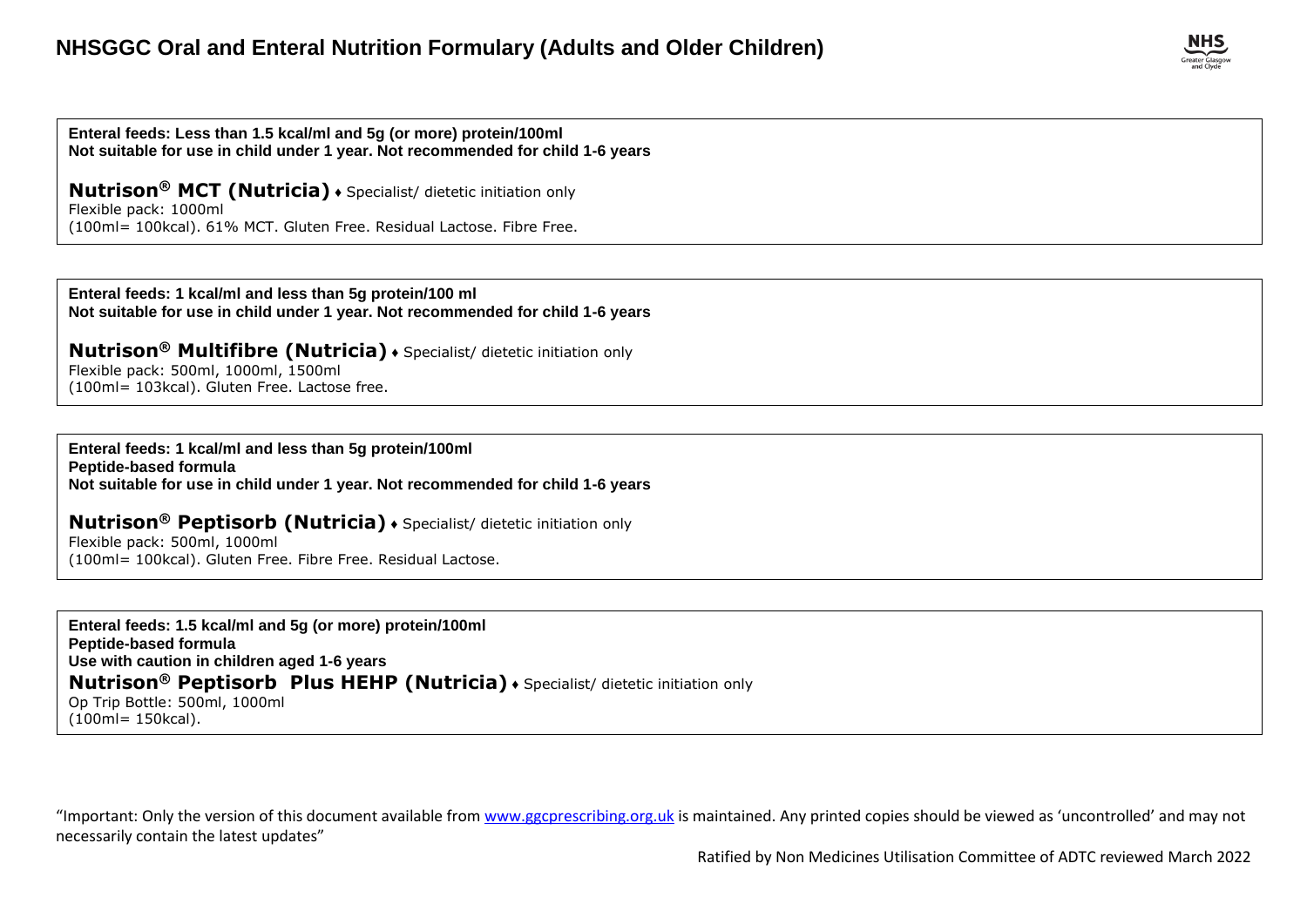

**Enteral feeds: Less than 1.5 kcal/ml and 5g (or more) protein/100ml Not suitable for use in child under 1 year. Not recommended for child 1-6 years**

**Nutrison® Protein Plus (Nutricia)** ♦ Specialist/ dietetic initiation only

Flexible pack:500ml, 1000ml (100ml = 125kcal). Gluten Free. Residual Lactose.

**Enteral feeds: 1.5 kcal/ml and 5g (or more) protein/100ml Use with caution in children aged 1-6 years Nutrison® Protein Plus Energy (Nutricia)** ♦ Specialist/ dietetic initiation only Op Trip Bottle: 500ml, 1000ml (100ml = 150kcal)

**Enteral feeds: Less than 1.5 kcal/ml and 5g (or more) protein/100ml Not suitable for use in child under 1 year. Not recommended for child 1-6 years**

#### **Nutrison® Protein Plus Multifibre (Nutricia)** ♦ Specialist/ dietetic initiation only

Flexible pack: 500ml, 1000ml (100ml = 128kcal). Gluten Free. Residual Lactose.

**Enteral feeds: 1 kcal/ml and less than 5g protein/100ml Soya protein formula Not suitable for use in child under 1 year. Not recommended for child 1-6 years**

#### **Nutrison® Soya (Nutricia)** ♦ Specialist/ dietetic initiation only

Plastic Bottle: 500ml. Flexible pack: 1000ml

(100ml= 100kcal). Gluten Free. Residual lactose. Milk protein and fibre free.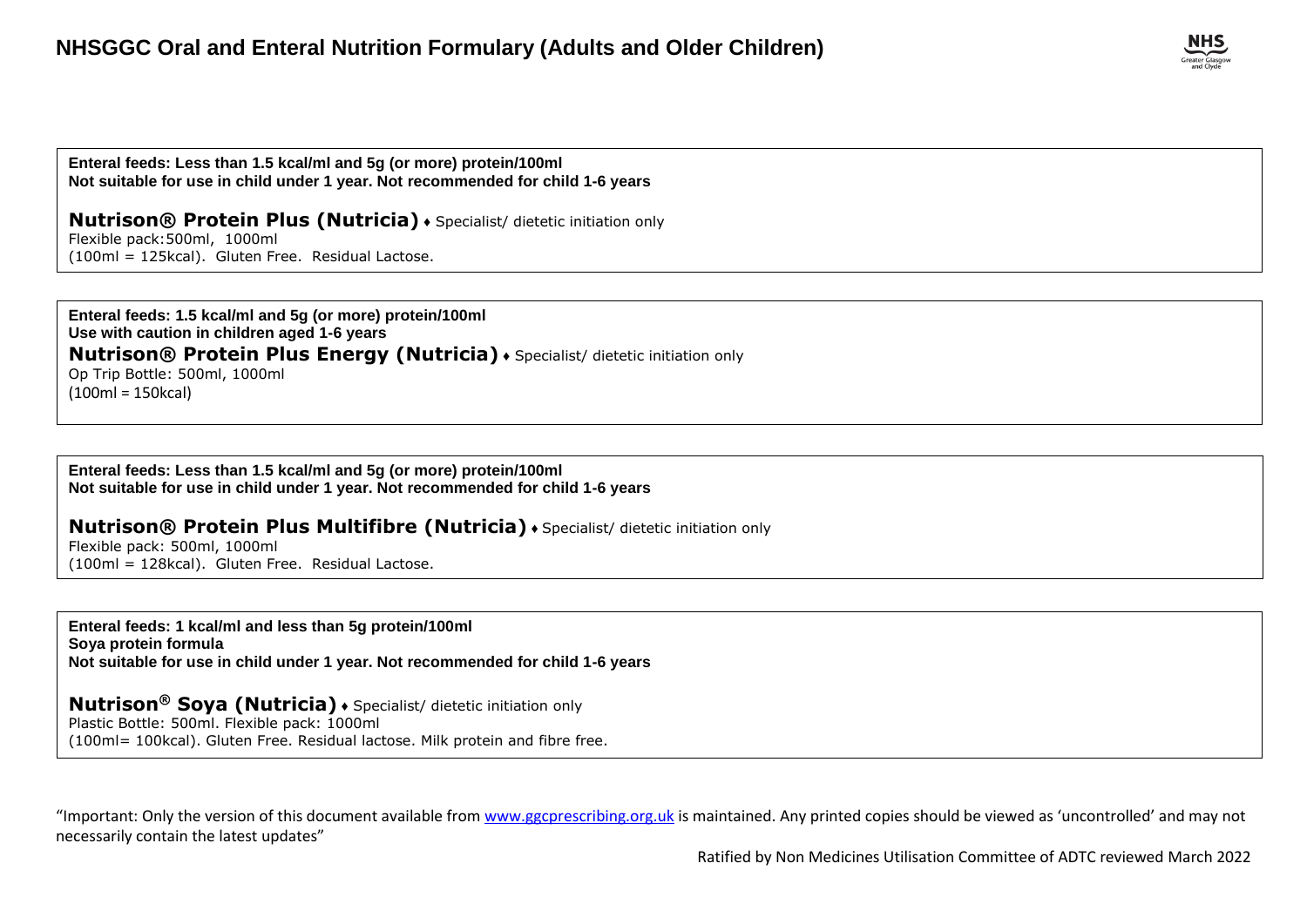

#### **Enteral feeds: 1 kcal/ml and less than 5g protein/100ml> Soya protein formula Not suitable for use in child under 1 year. Not recommended for child 1-6 years**

## **Nutrison® Soya Multifibre (Nutricia)** ♦ Specialist/ dietetic initiation only

Flexible pack: 1500ml (100ml= 103kcal). Gluten Free. Residual Lactose and Milk protein free.

#### **Enteral feeds: Less than 1.5 kcal/ml and 5g (or more) protein/100ml**

**Not suitable for use in child under 1 year. Not suitable for child under 6years. Not recommended for child 6-12 years**

#### **Nutrison® 800 Complete Multifibre (Nutricia)** ♦ Specialist/ dietetic initiation only

Flexible pack: 1000ml (100ml= 83kcal). Gluten Free. Residual Lactose. Contains Fish Oil

**Enteral feeds: Less than 1.5 kcal/ml and 5g (or more) protein/100ml Not suitable for use in child under 1 year. Not recommended for child 1-6 years.**

#### **Nutrison® 1000 Complete Multifibre (Nutricia)** ♦ Specialist/ dietetic initiation only

Flexible pack: 1000ml (100ml= 104kcal). Gluten Free. Residual lactose

**Enteral feeds: Less than 1.5 kcal/ml and 5g (or more) protein/100ml Not suitable for use in child under 1 year. Not recommended for child 1-6 years. Use with caution up to 12 years.**

### **Nutrison® 1200 Complete Multifibre (Nutricia)** ♦ Specialist/ dietetic initiation only

Flexible pack: 1000ml, 1500ml (100ml= 124kcal). Gluten Free. Residual Lactose